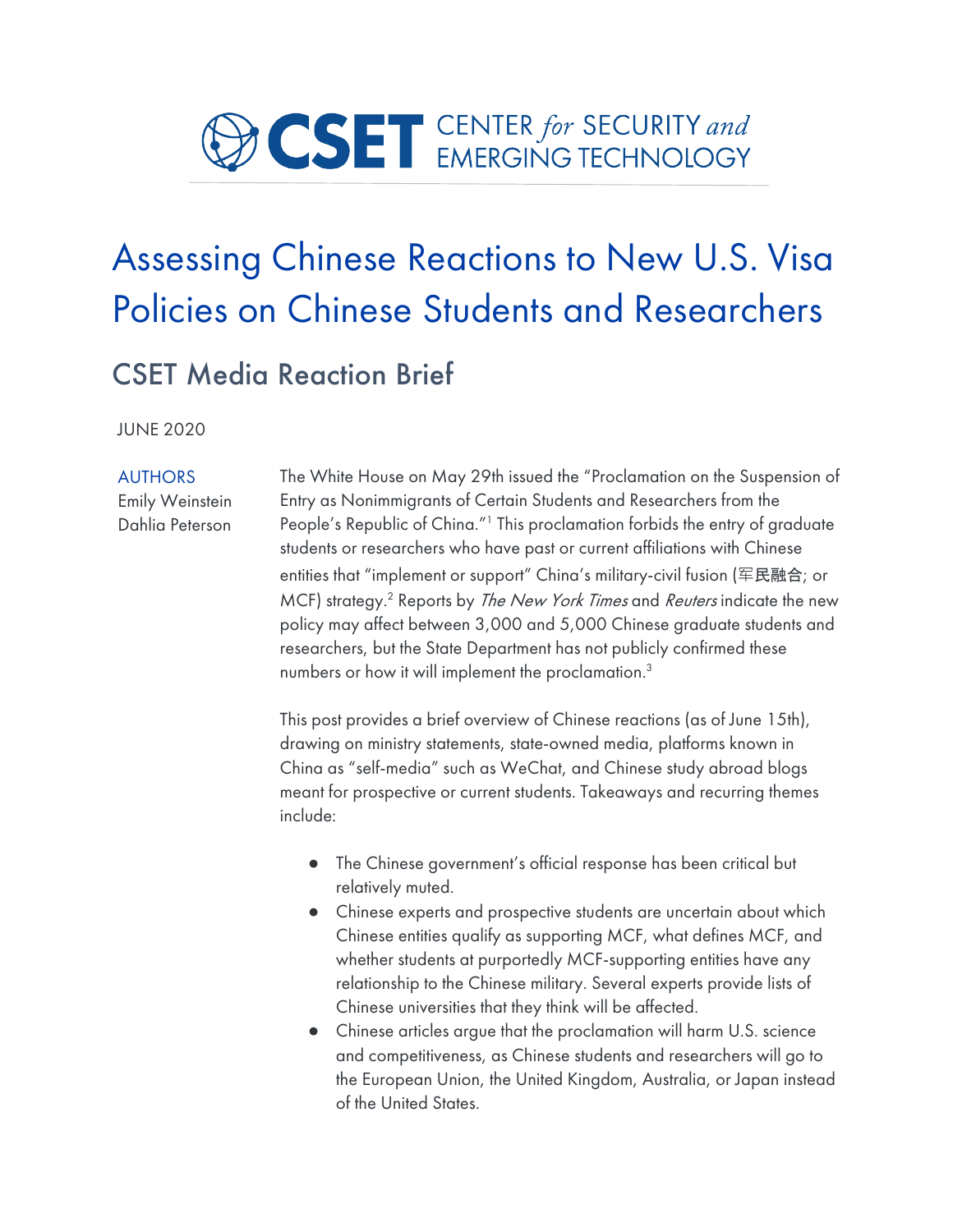● Posts by Chinese study abroad consultancies and others cite U.S. university statements and guidance to argue that the United States will remain welcoming to Chinese students.

# A Critical but Relatively Muted Official Response

Response from the PRC government has been fairly muted. However, the Ministry of Foreign Affairs (MOFA) and the Ministry of Education (MOE) have, on a few occasions, been willing to answer media questions about the proclamation during regular press conferences. Additionally, although more prominent Chinese state-owned news organizations like Xinhua and People's Daily have yet to respond, some state-owned and local media sources like Global Times and CGTN have published on this issue.

- As of June 15th, there is a notable lack of response from relevant Chinese government agencies such as the Ministry of Industry and Information Technology (MIIT), who is often viewed as a key player in China's MCF strategy. Neither the Chinese Embassy in the United States nor its Ambassador, Cui Tiankai, has issued any statements.
- A spokesperson from MOE on June 12th responded to a question about the proclamation by stating that China firmly opposes the U.S. government's decision to restrict Chinese students as well as its "politicization and stigmatization of normal overseas exchanges." The statement also argues that these new U.S. measures are "selfcontradictory and self-serving."4
- During his daily press conferences on May 29th, June 1st, and June 2nd, MOFA Spokesperson Zhao Lijian responded aggressively to questions from both Chinese and foreign media outlets surrounding the possible revocation of Chinese student visas. In response to questions from AFP, Shenzhen TV, CCTV, and Global Times, he stated that the proclamation "is stark political persecution, racial discrimination, and a grave violation of the legitimate rights and interests of Chinese students and researcher sin the United States." He emphasized that it "runs counter to the openness and freedom that the U.S. claims to champion," and questioned the Trump administration's "Cold War mentality."5
- Global Times (环球日报) and China Global Television Network (中国 国际电视台; or CGTN)<sup>6</sup> appear to be the only official Chinese stateowned media sources to publish in response to President Trump's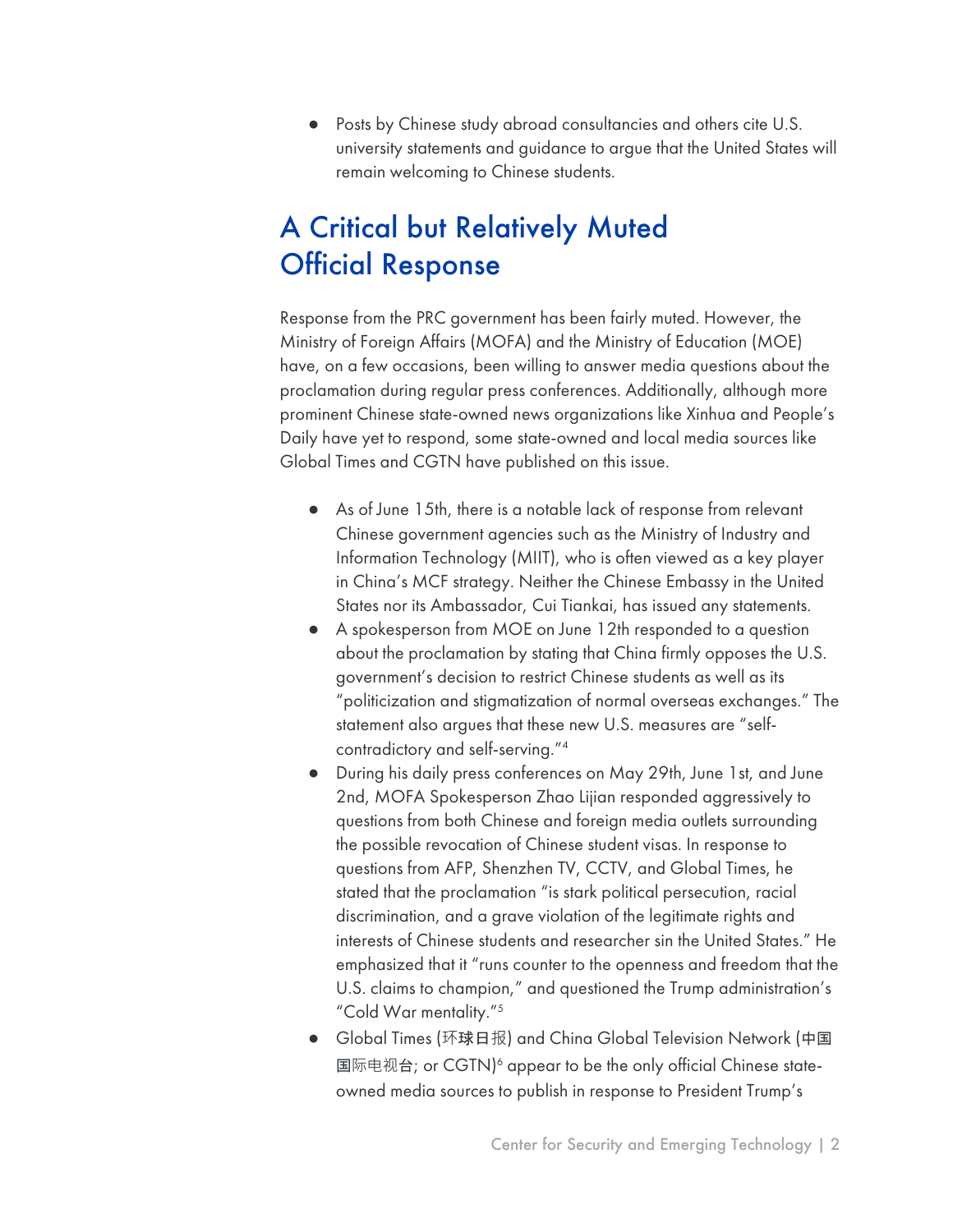proclamation. Both outlets have published English-language pieces on this issue that appear to be directed at a foreign audience.

- Beijing News on May 30th stated that proclamation reflects "the low credibility of certain American politicians" and "damages the public image of the U.S. with regard to rule of law and human rights."7
- Zhejiang News on May 31st published an equally fiery response, poking fun at President Trump's "Make America Great Again" slogan and stating that the United States appears to have no hesitation about "treating Chinese students with the greatest malicious intentions."8
- For its domestic Chinese audience, Global Times on June 5th published an op-ed in vernacular Chinese by Miao (Mabel) Lu, the co-founder and secretary-general of the Center for China and Globalization, that lays out "active measures" (积极措施) that China should take "to ensure the safety of its citizens in the United States." Some of these recommendations include sending temporary charter flights in support of Chinese nationals and convening roundtable discussions with U.S. counterparts in academia, among others.<sup>9</sup>

#### Uncertainty About the Proclamation's Scope

Given that the proclamation does not specify which entities are considered contributors to China's MCF strategy, Chinese state and non-state-owned sources have speculated on which Chinese university may qualify. Lu's op-ed in Global Times references 13 universities that she claims the United States has deemed to be participating in defense or MCF-related projects, which are also discussed in several other pieces.

- Lu argues that proclamation's assertions about MCF, universities, and espionage are false because it is not uncommon for universities with important research functions to engage in research work that relates to national defense. She goes on to note that 10 of the 13 universities that have been "named" by the United States are directly managed by either the Ministry of Education or the Ministry of Industry and Information Technology, and do not have "special connections with the military."
- A blog post from "Universities and Scientific Research"10 lists universities found in Table 1 below as those named in the U.S. Department of Commerce Bureau of Industry and Security's (BIS) Entity and Unverified Lists.
- The Hainan Province Study Abroad Center directly linked the proclamation to the latest batch of Entity List entries from May 23,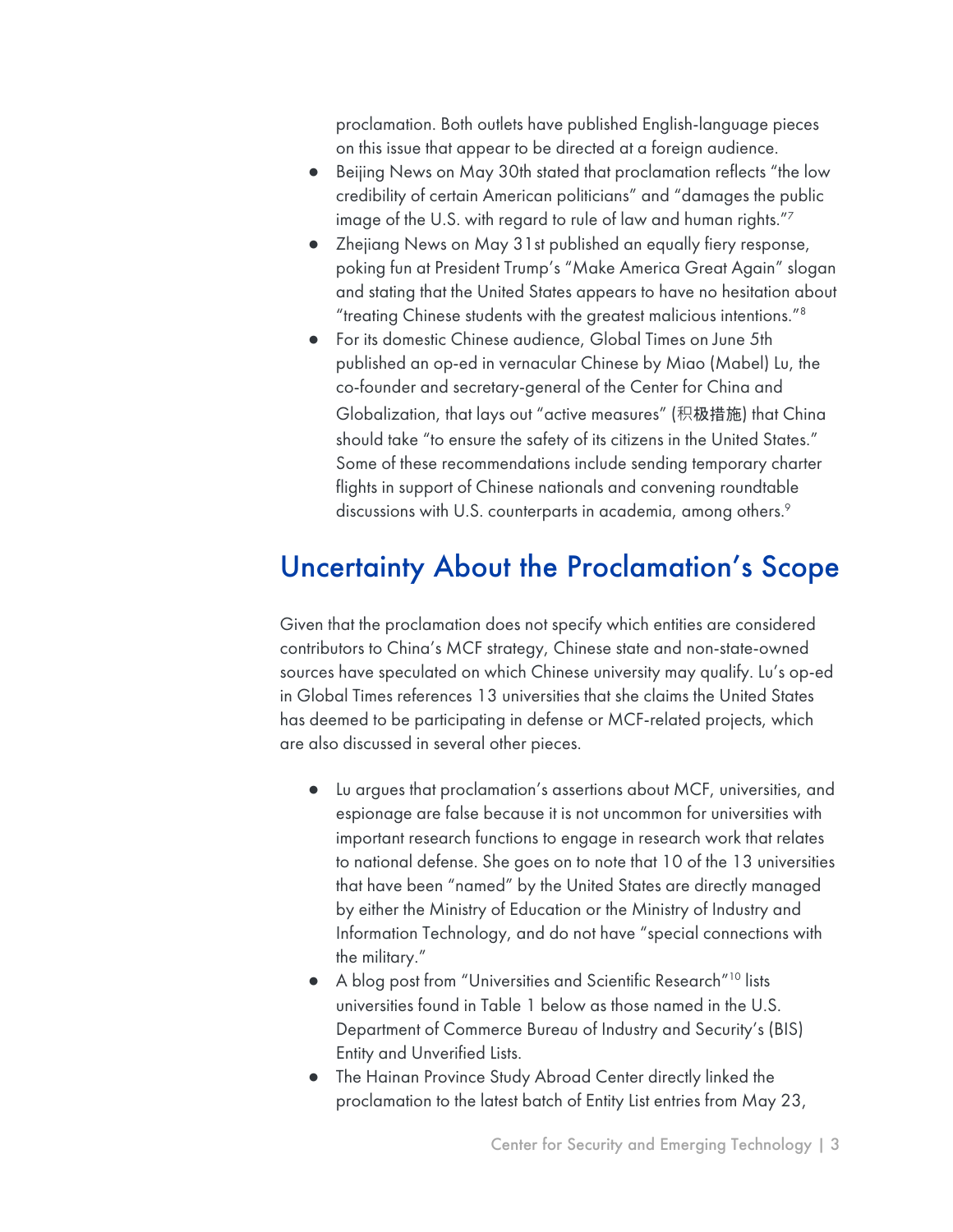which includes two of the 13 universities (Harbin Institute of Technology and Harbin Engineering University). The Hainan center claims that these 13 universities "have made many achievements in the fields of aerospace, robotics, equipment manufacturing, new energy, new materials, but the research and development of high-end materials and precision optical components are still our weak links."11

| <b>University Name</b>                                         | <b>BIS Entity</b><br>List | <b>BIS Unverified</b><br>List | <b>Managing Body</b>                               |
|----------------------------------------------------------------|---------------------------|-------------------------------|----------------------------------------------------|
| Renmin University of China                                     |                           | Yes                           | Ministry of Education                              |
| Xi'an Jiaotong University                                      |                           | Yes                           | Ministry of Education                              |
| Tongji University                                              |                           | Yes                           | Ministry of Education                              |
| Guangdong University of<br>Technology                          |                           | Yes                           | Guangdong Province                                 |
| National University of<br>Defense Technology                   | Yes                       |                               | <b>Central Military Commission</b>                 |
| Beihang University*                                            | Yes                       |                               | Ministry of Industry and Information<br>Technology |
| Northwestern Polytechnical<br>University <sup>*</sup>          | Yes                       |                               | Ministry of Industry and Information<br>Technology |
| University of Electronic<br>Science and Technology of<br>China | Yes                       |                               | Ministry of Education                              |
| Sichuan University                                             | Yes                       |                               | Ministry of Education                              |
| Hunan University <sup>12</sup>                                 |                           |                               | Ministry of Education                              |
| Nanchang University                                            |                           | Yes                           | Jiangxi Province                                   |
| Harbin Institute of<br>Technology*                             | Yes                       |                               | Ministry of Industry and Information<br>Technology |
| Harbin Engineering<br>University <sup>*</sup>                  | Yes                       |                               | Ministry of Industry and Information<br>Technology |

Table 1: Universities named in Chinese articles as likely proclamation targets

Source: Ministry of Education<sup>13</sup> and the China Aerospace Studies Institute<sup>14</sup> \* Denotes Seven Sons of National Defense university

Several reactions from self-media entities<sup>15</sup> and Chinese state-owned media question the MCF aspect of President Trump's proclamation. These pieces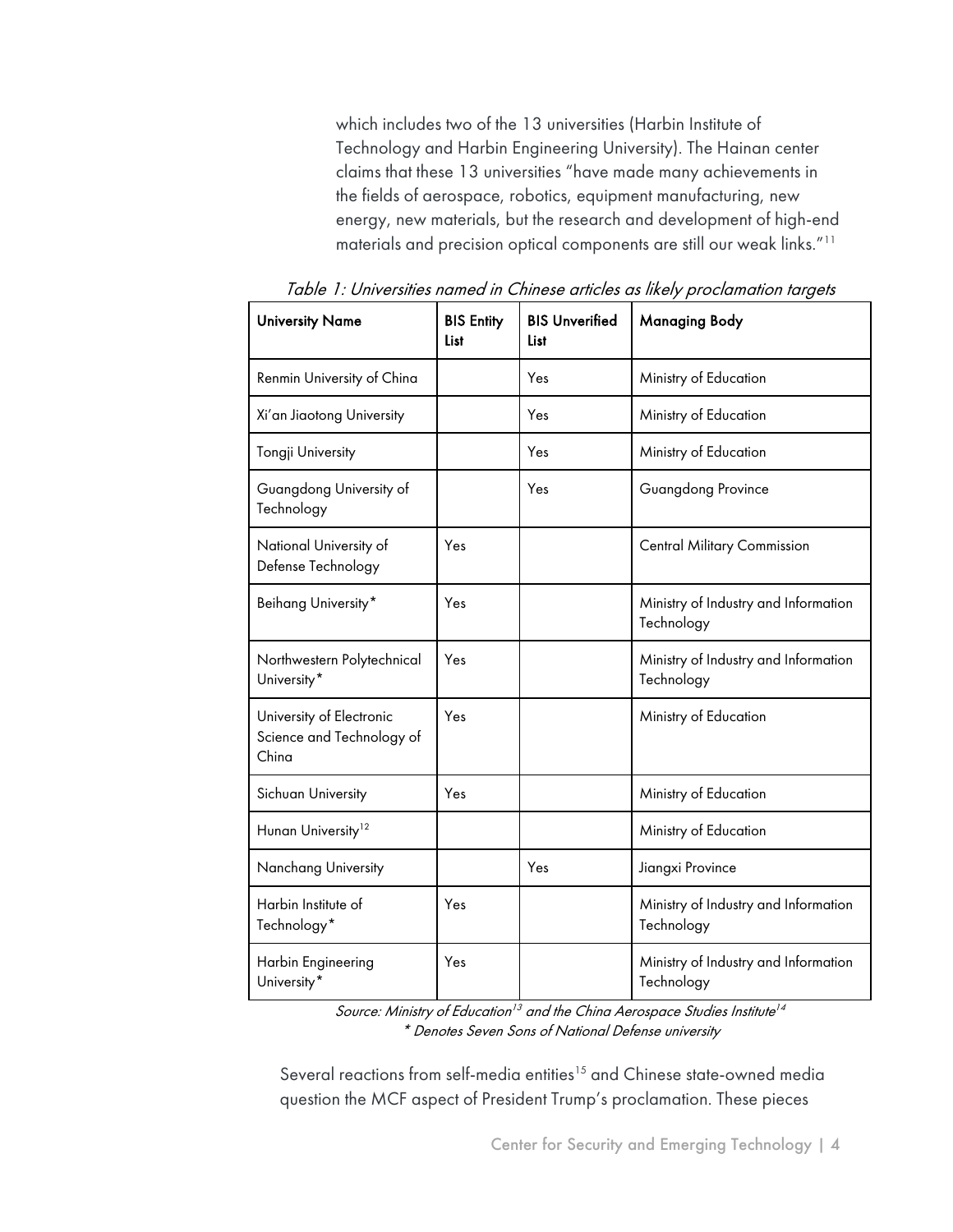often bring up what they believe to be the over-inclusive nature of using "military-civil fusion" as a concept in assessing universities. Several pieces also considered it necessary to provide Chinese readers with definitions of MCF and categories such as the Seven Sons of National Defense (国防七子). Commonly cited sources for these definitions are the U.S. State Department, The New York Times, and the Australian Strategic Policy Institute (ASPI).

- A WeChat piece posted on May 30th provides screenshots of the ASPI Chinese University Defence Tracker and a January 2020 announcement by the U.S. State Department entitled "China's Military-Civil Fusion Strategy Poses a Risk to National Security." This WeChat post appears to imply that the U.S. government utilized the aforementioned ASPI tracker in making its strategy.16
- Another WeChat piece attempts to provide its own interpretation of the following MCF-related questions: 1) which universities are considered Chinese military schools, and 2) are the Seven Sons of National Defense counted as military schools. The author believes that PLA academies such as the National University of Defense Technology and the PLA College of Engineering are most likely to be considered military schools. However, based on the estimated 3,000 students affected according to the New York Times, the author expresses disbelief that the Seven Sons are included, noting that otherwise the number would exceed 3,000.17
- A June 1st article by CGTN details interviews with two anonymous students from Harbin Institute of Technology and Beihang University who fear that the proclamation will affect their plans to study in the United States thanks to their universities' U.S.-deemed connections to China's MCF apparatus. The article states that the two students "both expressed discontent of their schools being targeted, adding that they feel unfairly treated."<sup>18</sup>
- Lighthouse Academy, a study abroad consulting organization, expressed fears that many if not all of China's universities would ultimately be considered integral to MCF, and called this thinking a resurgence of McCarthyism.19
- One personal blog cited a general sentiment of ridicule or disbelief from Chinese web users, as the suspected universities are almost identical to Chinese students' top wish lists for pursuing undergraduate degrees. It argues that many purportedly MCF-related universities are attractive to students because of their general quality, not because they have an interest in doing MCF-related work.<sup>20</sup>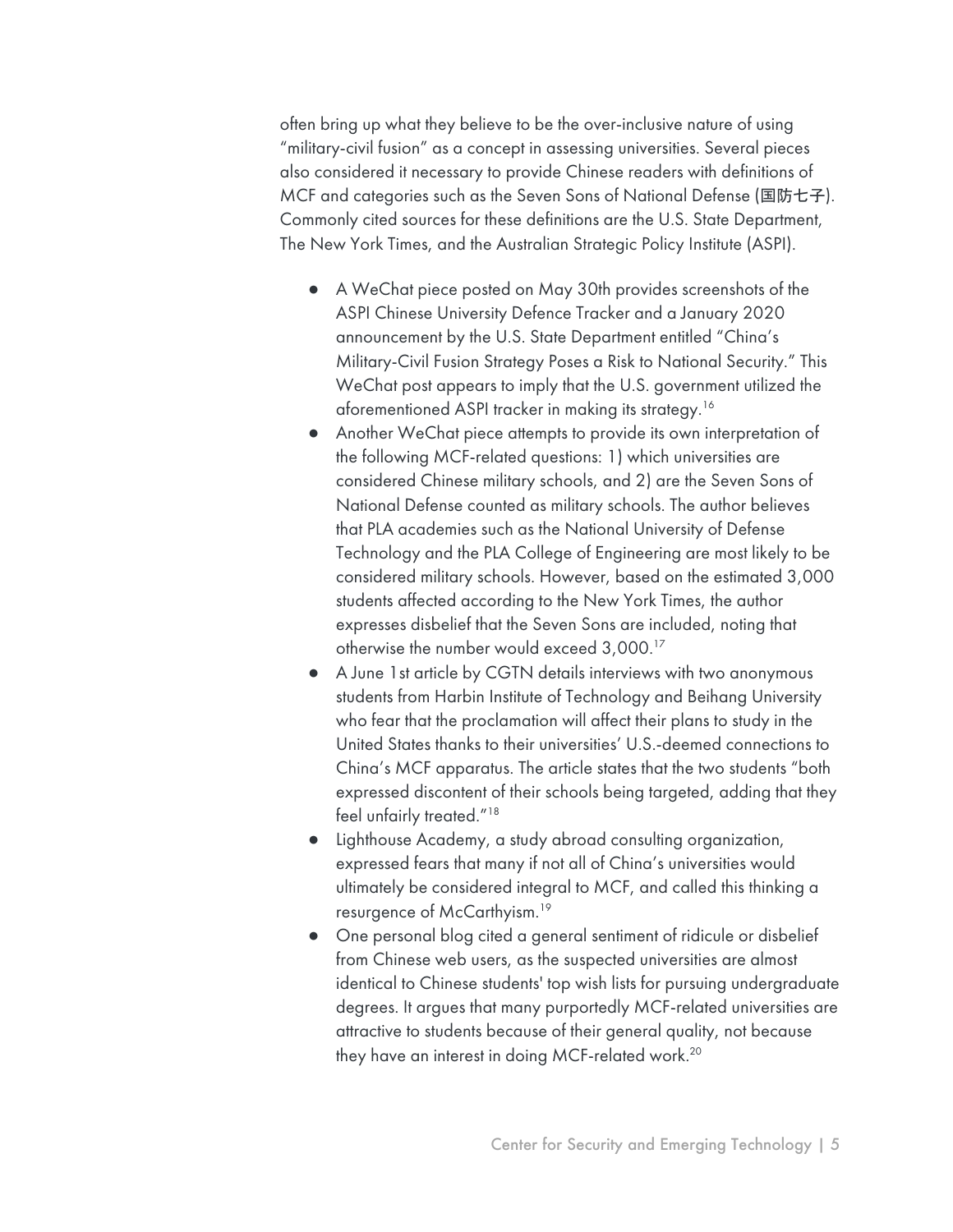# Views of the Proclamation's Impact

In addition to frequent speculation on which entities qualify, self-media posts also try to assuage students' fears that they could be targeted, while providing several pointers to students who think they may be targeted.

- Beijing New Oriental Study Abroad emphasizes that the choice of field matters, claiming that "not all majors taught at the Seven Sons meet the requirements to be considered an MCF entity. They must be sensitive professions such as missile technology, aviation technology, or military electronic equipment." It also points out that most Chinese individuals will not be doing such advanced research.<sup>21</sup> (Section 2(a)(v) of the Proclamation exempts individuals from unspecified fields that do not contribute to China's military-civil fusion strategy.)
- For students on valid visas who think they may be targeted, multiple posts also encourage students not to leave the United States.

These posts argue that an increasingly unwelcoming climate may drive Chinese students and researchers to pursue studies or work elsewhere, leading to longer-term losses in scientific innovation and progress for the United States. Given the unwelcoming climate, multiple posts discuss other countries for Chinese scholars to pursue work or study.

- Study abroad consulting group Blue Oak claims this proclamation may discourage students currently in China from pursuing further study or seeking work in the United States.<sup>22</sup>
- It also wonders if the order has enough teeth, and posits that if there were true technology transfer concerns, the United States would likely prohibit Chinese students pursuing undergraduate degrees in the United States from pursuing further study at the graduate level. It speculates that the motive is leverage for trade talks or rhetoric for the upcoming election and less about the technology transfer issue.<sup>23</sup>
- Beijing New Oriental Study Abroad, a domestic Chinese study abroad organization, cites students who planned to study in the UK or Australia, and are now concerned that the proclamation will drive more students to apply for visas in the UK and Australia, leading to fiercer competition.<sup>24</sup>
- Another blog centered on International English Language Testing System (IELTS) coverage claimed that the UK will be the next top destination for Chinese students, while Australia will *not* be attractive because it has adopted unfriendly policies toward China. 25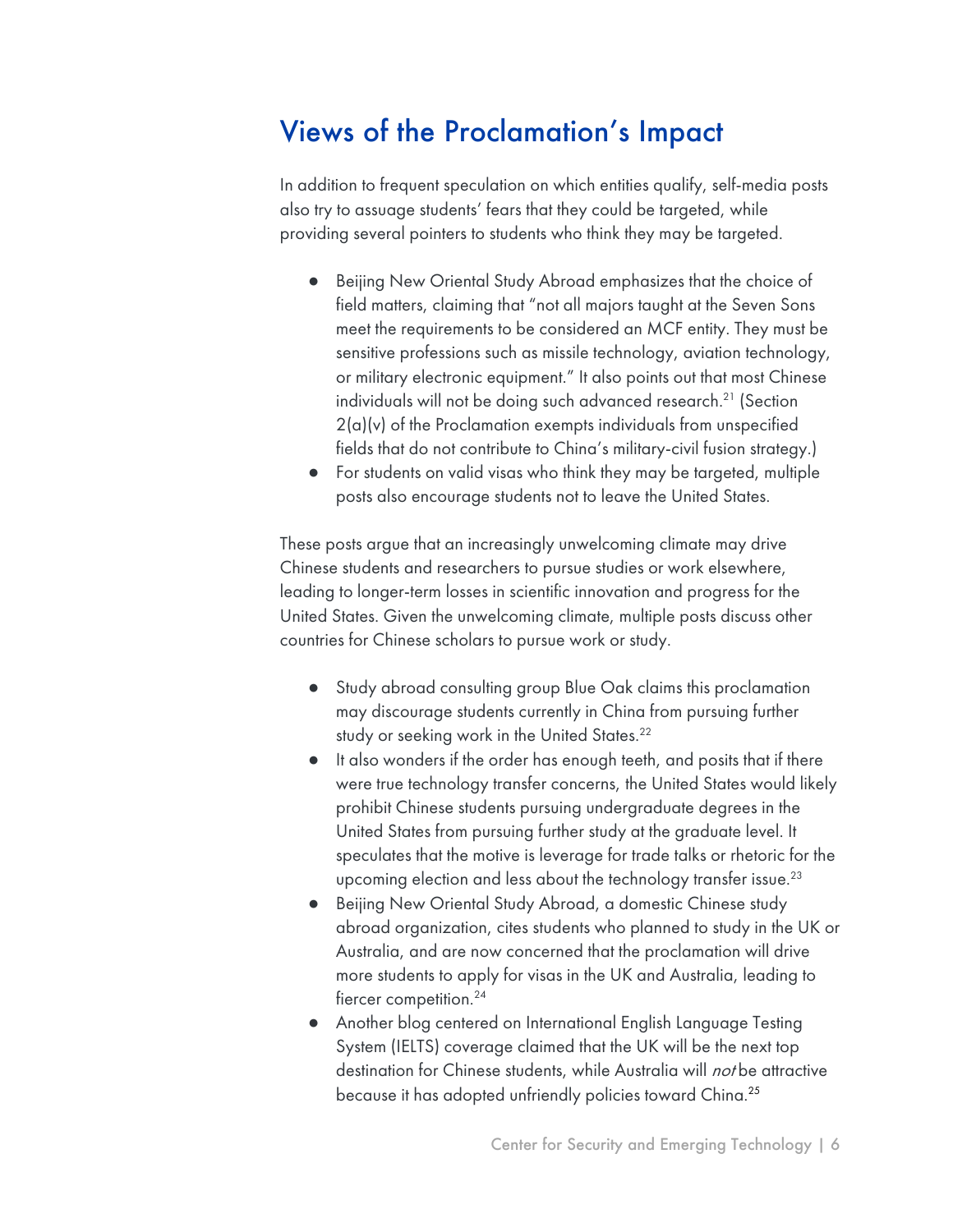● CGTN on June 12th quoted Anne-Marie Graham, CEO of the UK Council for International Student Affairs, who argued that the proclamation "could be a significant blow to recruitment for U.S. universities, particularly as it runs counter to policies in other Englishspeaking countries such as the UK, Australia, Canada, and New Zealand."26

## Views of the U.S. Policy Debate

Chinese language reporting meant for Chinese nationals, particularly students who are or intend to study abroad in the United States, consistently cites responses by U.S. academic institutions in criticizing President Trump's proclamation. Institutions including Northwestern University, Cornell University, University of Notre Dame have issued guidance for Chinese students and scholars following Trump's announcement on May 29th. The guidance, which is fairly similar across these four universities, attempts to provide more detailed information regarding to whom the proclamation may or may not apply.

- A WeChat post from June 4th includes screenshots of guidance from the aforementioned universities as part of its argument that the United States will continue to welcome Chinese students and researchers, and cites these university guidelines as evidence that the visa ban will affect only a relatively small number of people. In addition to the universities mentioned above, it also cites similar statements made by Carnegie Mellon University, Columbia University, Northeastern University, University of California Berkeley, and Stanford University.<sup>27</sup>
- At least two pieces specifically cite announcements made by Dr. Wendy Wolford, Cornell University's Deputy Dean of International Affairs. Chinese publication The Paper on May 30th cited Dr. Wolford's statement advocating for the continued renewal of visas and work permits for Chinese students and scholars at Cornell.28
- Beijing New Oriental Study Abroad also cited Dr. Wolford's statement in which she expresses strong opposition to the U.S. government's actions against Chinese students.29 Dr. Wolford on May 29th wrote in both English and Chinese that "Cornell University is strengthened by its outstanding Chinese students, distinguished researchers, and dedicated alumni."30

Lin Gan contributed research to this report.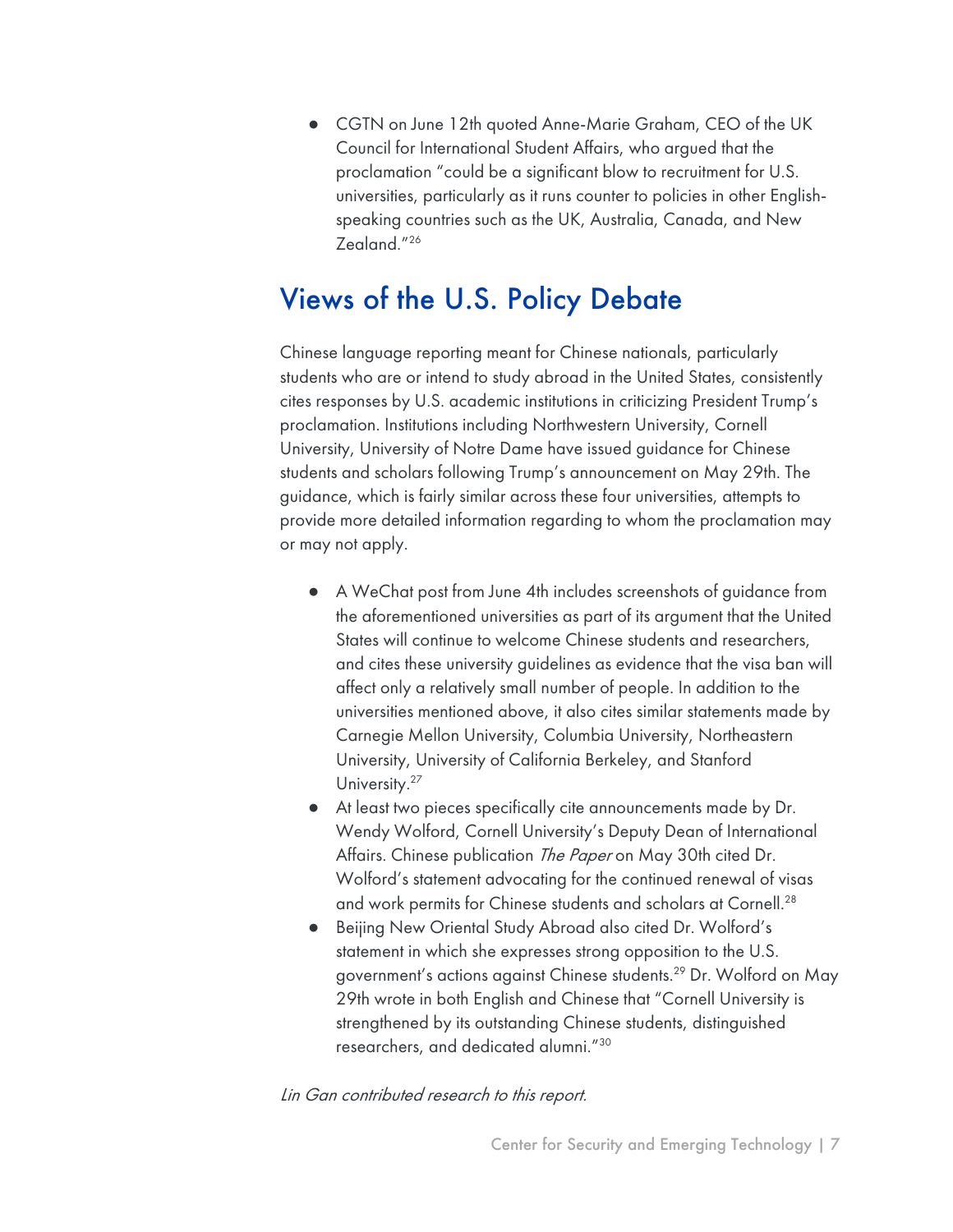A policy research organization within Georgetown University, the Center for Security and Emerging Technology produces data-driven research at the intersection of security and technology, providing nonpartisan analysis to the policy community. CSET is currently focusing on the effects of progress in artificial intelligence and advanced computing. We seek to prepare a new generation of decision-makers to address the challenges and opportunities of emerging technologies.



© 2020 by the Center for Security and Emerging Technology. This work is licensed under a Creative Commons Attribution-Non Commercial 4.0 International License.

To view a copy of this license, visit https://creativecommons.org/licenses/by-nc/4.0/.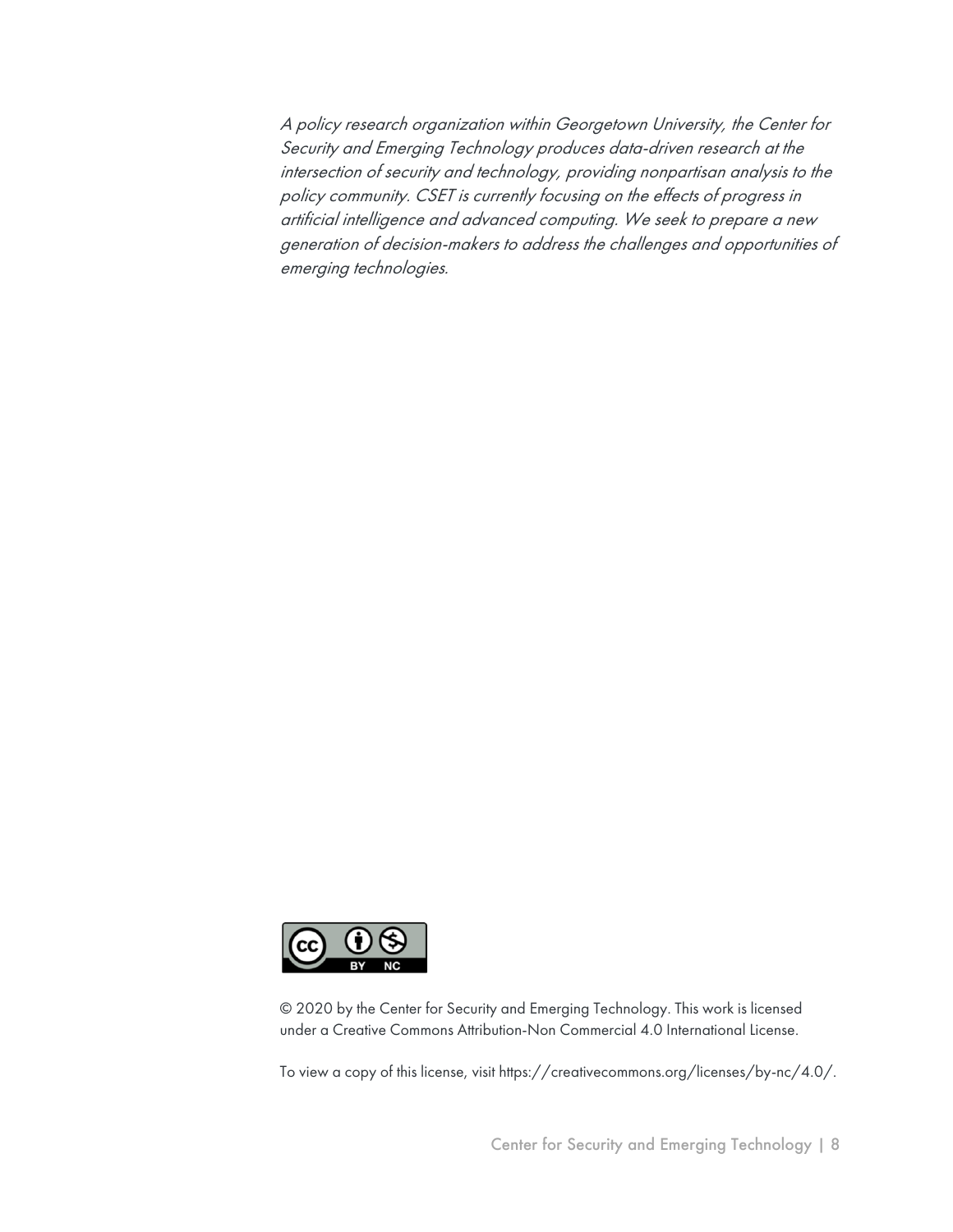#### **Endnotes**

<sup>1</sup> The White House, "Proclamation on the Suspension of Entry as Nonimmigrants of Certain Students and Researchers from the People's Republic of China," May 29, 2020, https://www.whitehouse.gov/presidential-actions/proclamation-suspension-entrynonimmigrants-certain-students-researchers-peoples-republic-china/.

 $2$  Evidence of affiliations may be found in assessing funding, employment, and research activities, among others. For existing F and J visas, the Secretary of State may be able to authorize revocations, although this may not result in deportation, as it can be challenged in court. See Stuart Anderson, "Inside Trump's Immigration Order To Restrict Chinese Students," Forbes, June 1, 2020,

https://www.forbes.com/sites/stuartanderson/2020/06/01/inside-trumps-immigrationorder-to-restrict-chinese-students/#356cfa313bec.

<sup>3</sup> Edward Wong and Julian E. Barnes, "U.S. to Expel Chinese Graduate Students With Ties to China's Military Schools," The New York Times, May 28, 2020,

https://www.nytimes.com/2020/05/28/us/politics/china-hong-kong-trump-studentvisas.html; Matt Spetalnick and Humeyra Pamuk, "U.S. planning to cancel visas of Chinese graduate students: sources," Reuters, May 28, 2020, https://www.reuters.com/article/ususa-china-students/us-planning-to-cancel-visas-of-chinese-graduate-students-sourcesidUSKBN2342AX.<br><sup>4</sup> "A spokesperson for the Ministry of Education answered reporters' questions about the

measures taken by the US government to restrict some Chinese students from studying in the US" [教育部新闻发信人就美国政府采取限制部分中国留学人员赴美学习的措施答 记者问], Ministry of Education of the People's Republic of China, June 12, 2020, http://webcache.googleusercontent.com/search?q=cache:EZ5IOAj3rOcJ:www.moe.gov.c n/jyb\_xwfb/gzdt\_gzdt/s5987/202006/t20200612\_465555.html&hl=en&gl=us&strip= 1&vwsrc=0; and "China firmly opposes U.S. restrictions on Chinese students: Ministry of Education," CGTN, June 12, 2020, https://news.cgtn.com/news/2020-06-12/Chinafirmly-opposes-U-S-restrictions-on-Chinese-students-RgFgrEZHna/index.html.

<sup>5</sup> "Foreign Ministry Spokesperson Zhao Lijian's Regular Press Conference on May 29, 2020," Ministry of Foreign Affairs of the People's Republic of China, May 29, 2020, https://archive.vn/CuGd0#selection-637.0-640.0; "Foreign Ministry Spokesperson Zhao Lijian's Regular Press Conference on June 1, 2020," Ministry of Foreign Affairs of the People's Republic of China, June 1, 2020, https://archive.vn/QnqmC#selection-753.130- 753.139; "Foreign Ministry Spokesperson Zhao Lijian's Regular Press Conference on June 2, 2020," Ministry of Foreign Affairs of the People's Republic of China, June 2, 2020, https://archive.vn/N7Q4v.

<sup>6</sup> CGTN in November 2019 was required to register under the Foreign Agents Registration Act (FARA). For more information, see: "Exhibit B to Registration Statement Pursuant to the Foreign Agents Registration Act of 1938, as amended," Prepared for the U.S. Department of Justice by CGTN America, November 6, 2019, https://efile.fara.gov/docs/6633-Exhibit-

 $\frac{\text{AB-20191106-3.pdf.}}{$  Xu Lifan, "Prohibiting the entry of Chinese study abroad students is a stupid move to undermine the connection between China and the United States" [禁止中国留学生入境, 是破坏中美联结的蠢招], Beijing News [新京报], May 30, 2020, https://web.archive.org/web/20200604224544/http://www.bjnews.com.cn/opinion/ 2020/05/30/733218.html.

<sup>8</sup> Li Pan, "Banning the entry of Chinese study abroad students, the U.S. will reap the breach of faith it sows" [禁止中国留学生入境, 背信弃义必定自食其果], Zhejiang News [浙江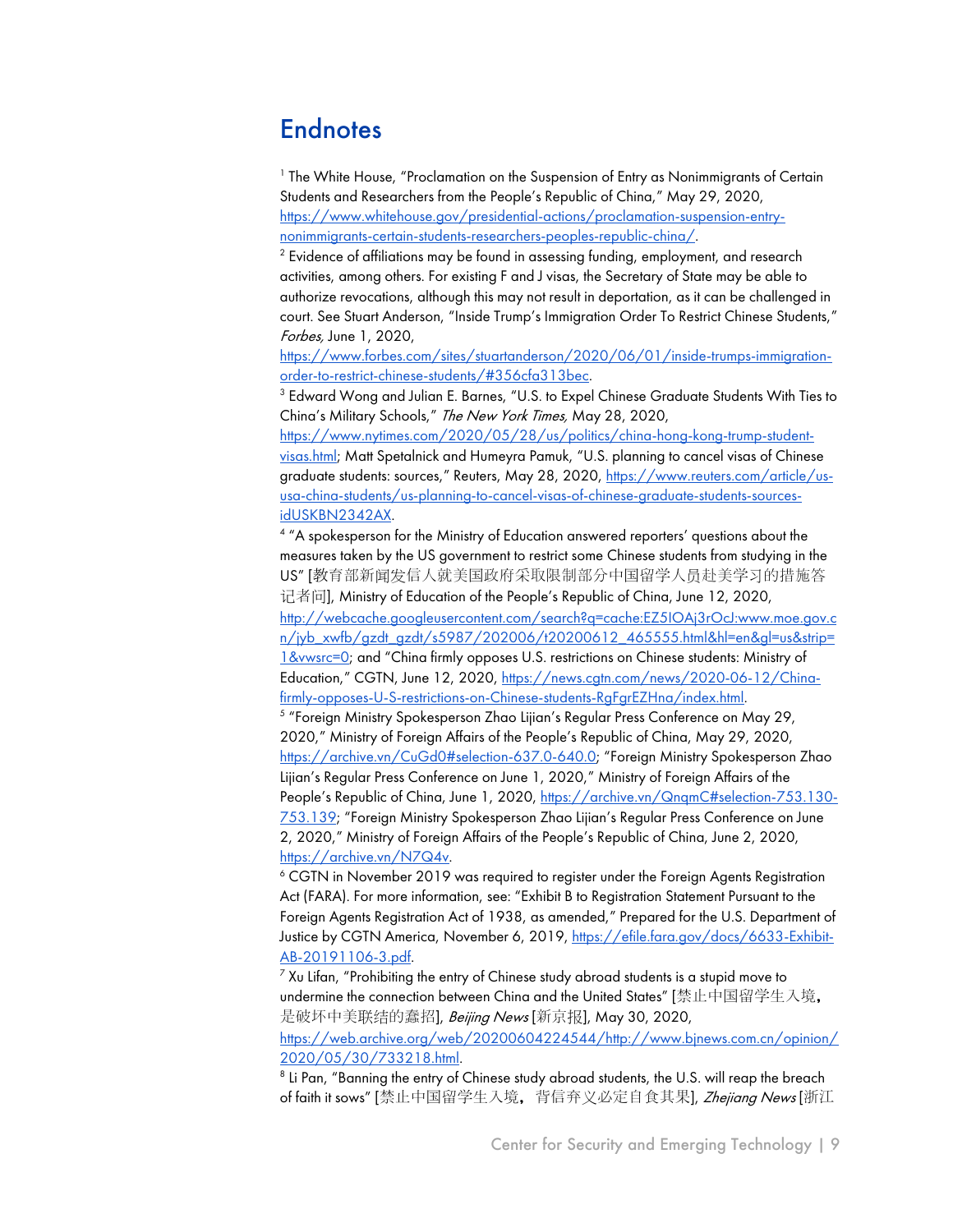新闻], May 31, 2020,

https://web.archive.org/web/20200604225943/https://zj.zjol.com.cn/news.html?id= 1457397.

 $^{\circ}$  Lu Miao [绿苗], "Miao Lu: International academic exchanges should not be politicized" [ 苗绿:国际学术交流不应被政治化], Global Times [环球网], June 5, 2020, https://web.archive.org/web/20200608172914/https://baijiahao.baidu.com/s?id=16 68589362148322297&wfr=spider&for=pc.

<sup>10</sup> Despite not being on either BIS list, Hunan University is likely included in this grouping due to its National Supercomputing Center. For more information, see: "The 13 most feared Chinese universities in the United States: 3 are not 984, and there is 1 ordinary provincial government one!" [美国最"怕"的13所中国高校:3所不是985, 还有1所普通省属!], Universities and Scientific Research blog [高校与科研], May 27, 2020,

https://web.archive.org/web/20200608175924/https://baijiahao.baidu.com/s?id=16 67840418894178483&wfr=spider&for=pc.

<sup>11</sup> Hainan Province Study Abroad Center, "Did the United States cut off Chinese students from studying abroad?" [美国切断中国学生赴美留学路?], June 1, 2020, https://web.archive.org/web/20200602223203/http://www.hnscse.gov.cn/show-1739.html.

 $12$  Despite not being on either BIS list, Hunan University is likely included in this grouping due to its National Supercomputing Center. For more information, see "Hunan University," Australian Strategic Policy Institute, November 19, 2019,

https://unitracker.aspi.org.au/universities/hunan-university.

<sup>13</sup> "2019 National University List" [2019年全国高等学校名单], Ministry of Education of the People's Republic of China, June 2019, https://archive.vn/XaTDG.

<sup>14</sup> Kenneth Allen and Mingzhi Chen, "The People's Liberation Army's 37 Academic Institutions," China Aerospace Studies Institute, June 2020,

https://www.airuniversity.af.edu/Portals/10/CASI/documents/Research/Other%20topic s/CASI%20Academic%20Institutions%20Encyclopedia%202020-06- 10%20web%20final.pdf?ver=2020-06-11-140140-450.

 $15$  It is important to note that WeChat is a key tool of China's United Front efforts to expand the Chinese Communist Party's political influence activities and control the flow of information. For more information on this subject, see: Anne-Marie Brady, "Magic Weapons: China's political influence activities under Xi Jinping," Wilson Center, September 2017, https://pdfs.semanticscholar.org/f47f/597618ae6a649e0cde44cbc8a1cd5b5e19d0.p df?\_ga=2.134075918.1856620855.1592164792-1003659426.1591192643; and

Alex Joske, "The party speaks for you: Foreign interference and the Chinese Communist Party's united front system," Australian Strategic Policy Institute, June 2020, https://s3-apsoutheast-2.amazonaws.com/ad-aspi/2020-

06/The%20party%20speaks%20for%20you\_0.pdf?gFHuXyYMR0XuDQOs.6JSmrdyk7Mr alcN.

 $^{16}$  Xie Jinbo [谢劲波], "Will it be history for Chinese undergraduates to study in the U.S.? The U.S. government visa ban is here! Here are details and analysis," [中国大陆本科生赴美读 研要成为历史吗?美国政府签证禁令来了!这里有详情和分析] Blue Oak [蓝橡树], May 31, 2020,

https://web.archive.org/web/20200602234635/https://www.yidianzixun.com/article /0PVUThol?appid=s3rd\_op398&s=op398.

<sup>17</sup> One Point Three Acres, "The US government plans to expel 3,000 foreign students. Does the US government have the right to cancel OPT and H1B directly?" [美国政府计划驱逐 3000名留学生,它们是否有权力直接取消OPT和H1B?], May 29, 2020,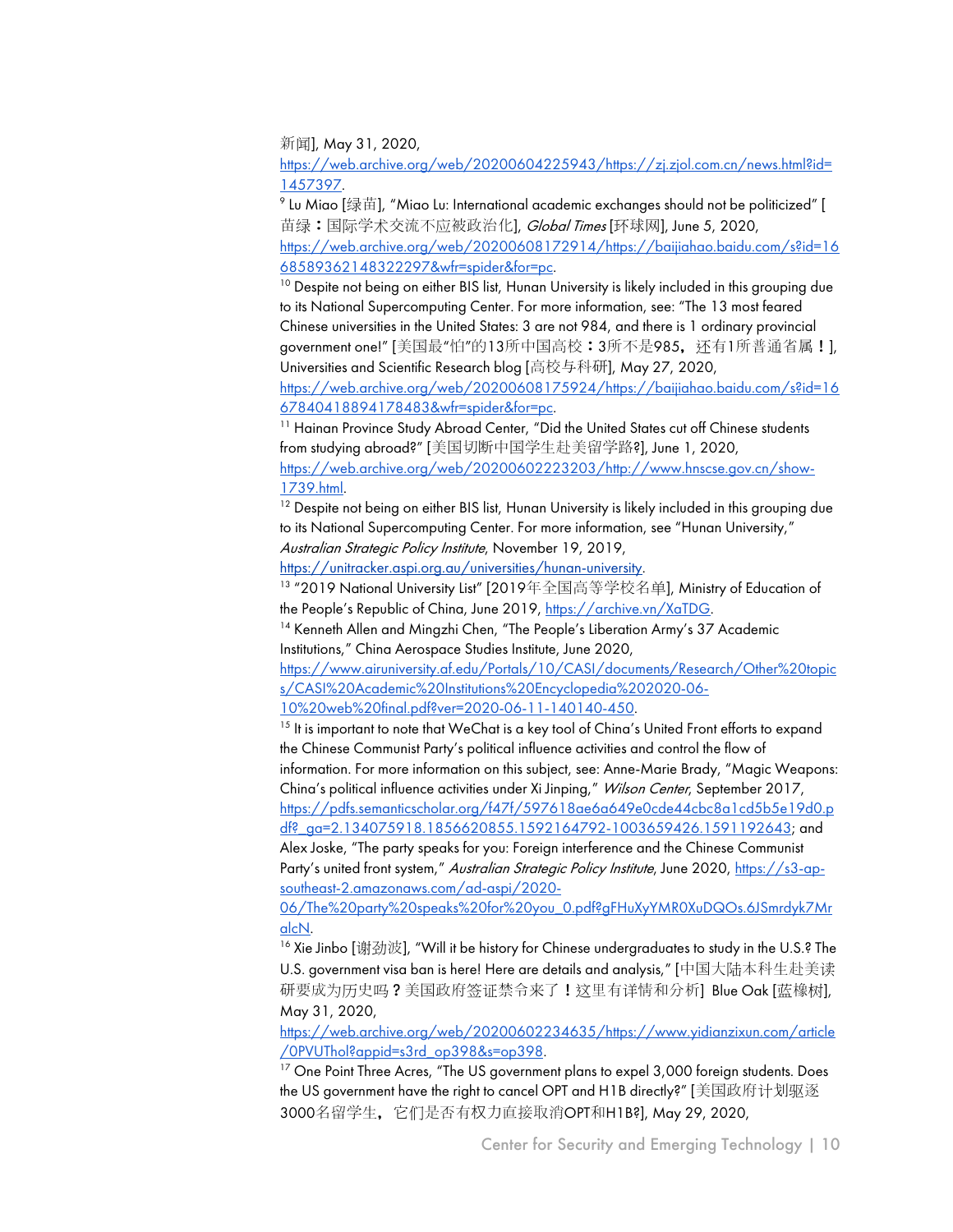https://web.archive.org/web/20200604222737/https://mp.weixin.qq.com/s/SjsFMZ grXM9aH5jjkcMpUg.

 $18$  Ma Ke, "Chinese students react to Trump's threat to expel postgraduates," CGTN, June 1, 2020, https://archive.vn/P9D9H.

<sup>19</sup> Lighthouse Academy Study Abroad Consulting [灯塔学院留学咨询] "The Trump government ban is coming. What does this mean for Chinese students going to the United States?" [川普政府禁令来了,这对中国赴美学生意味着什么?] June 1, 2020, https://baijiahao.baidu.com/s?id=1668108684624996363&wfr=spider&for=pc.

<sup>20</sup> Tian Qi's Vlog [田七的vlog], "Already in force! Trump issued an executive order to ban some Chinese students from entering China. Is your alma mater on the list?" [已生效!特朗 普发令禁止部分中国留学生入境, 有没有你的母校], June 2, 2020,

https://web.archive.org/web/20200604201737/https://baijiahao.baidu.com/s?id=16 68363993273770957&wfr=spider&for=pc.

 $^{21}$  Beijing New Oriental IELTS [北京新东方雅思], "With the cancellation of 3000 Chinese student visas, is the era of studying in the US over?" [取消3000中国留学生签证, 美国的 留学时代结束了?], Beijing New Oriental Study Abroad, June 1, 2020,

https://web.archive.org/web/20200602231103/https://www.yidianzixun.com/article /0PWHLTGx?appid=s3rd\_op398&s=op398.

 $22$  Xie Jinbo [谢劲波], "Will it be history for Chinese undergraduates to study in the U.S.? The U.S. government visa ban is here! Here are details and analysis," [中国大陆本科生赴美读 研要成为历史吗?美国政府签证禁令来了!这里有详情和分析] Blue Oak [蓝橡树], May 31, 2020,

https://web.archive.org/web/20200602234635/https://www.yidianzixun.com/article /0PVUThol?appid=s3rd\_op398&s=op398.

 $23$  Xie Jinbo [谢劲波], "Will it be history for Chinese undergraduates to study in the U.S.? The U.S. government visa ban is here! Here are details and analysis," [中国大陆本科生赴美读 研要成为历史吗?美国政府签证禁令来了!这里有详情和分析] Blue Oak [蓝橡树], May 31, 2020,

https://web.archive.org/web/20200602234635/https://www.yidianzixun.com/article /0PVUThol?appid=s3rd\_op398&s=op398.

<sup>24</sup> Beijing New Oriental IELTS [北京新东方雅思], "With the cancellation of 3000 Chinese student visas, is the era of studying in the US over?" [取消3000中国留学生签证, 美国的 留学时代结束了?], Beijing New Oriental Study Abroad, June 1, 2020,

https://web.archive.org/web/20200602231103/https://www.yidianzixun.com/article /0PWHLTGx?appid=s3rd\_op398&s=op398.

 $25$  Duck Circle IELTS [鸭圈雅思], "The US government's ban on Chinese students is coming, and it will be the hardest season for UK applications next year!" [ 美国政府针对中国留学 生禁令来了, 明年恐成英国申请最难季!], June 1, 2020,

https://web.archive.org/web/20200604223128/https://mp.weixin.qq.com/s/JIsUyLu pL8EDY7d\_0YQDHQ.

<sup>26</sup> Nawied Jabarkhyl, "UK universities could benefit from Trump China ban," CGTN, June 12, 2020, https://newseu.cgtn.com/news/2020-06-12/UK-universities-could-benefitfrom-Trump-China-ban-RgH0KPcCl2/index.html.

<sup>27</sup> "Reversed! The US State Department clarified the ban and continues to welcome Chinese students" [反转!美国国务院澄清禁令,继续欢迎中国留学生!], WeChat, June 4, 2020,

https://web.archive.org/web/20200604223221/https://mp.weixin.qq.com/s/m4bzxt GflSa5Lvg7RXfuWw.